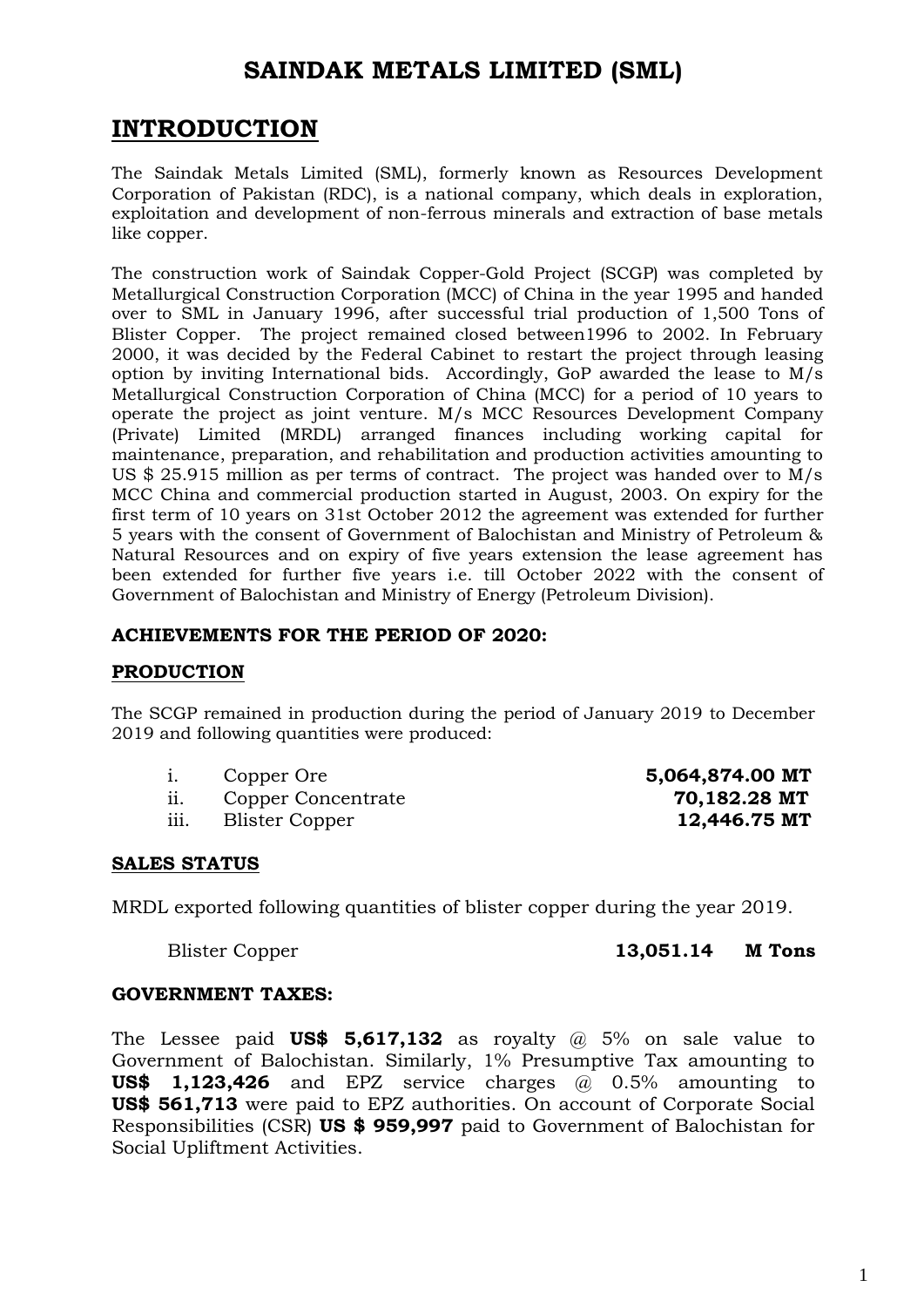# **COMPANY'S PROFILE:**

**a) Name and Address of the company with telephone and fax number:** Saindak Metals Limited, Gul Bagh, Samungli Road, Quetta. (PAKISTAN) Tel **+92- 081-9201645, 9201646, 9201475, 9201690, 9201815, 9201082, 9201084** Fax **: 081-9204067.** E-Mail: **[saindak.smlho@gmail.com,](mailto:saindak.smlho@gmail.com) info@saindak.com.pk**

# **b) Name of Chief Executive**:

Mr. Muhammad Raziq Sanjrani

### **c) Type of Company:**

Limited Liability Company, 100% owned by the Government of Pakistan.

**d) Type of Business/Manufacturing:** Metal Mining

### **e) Auditors:**

M/s Deloitte Yousaf Adil Chartered Accountant, 18-B/ 1, Chohan Mansion, G-8 Markaz, Islamabad

#### **f) Legal Advisor:**

Mr. Muhammad Riaz Ahmed

#### **g) Company Secretary**

Mr. Ghazi Khan

#### **Vision:**

To make the country economically and financially sound through leasing out Saindak Copper Gold Project to a Chinese company, M/s MCC Resources Development Company (Pvt.) Limited (MRDL).

### **Mission:**

To make Saindak Metals Limited, a vibrant organization, capable of bringing the mineable resources to a stage where investors (local and foreign) are attracted.

#### **TOTAL STRENGTH OF THE MANAGEMENT:**

#### **EXECUTIVE / NON-EXECUTIVE STAFF**:

| Executives                          | 16 |
|-------------------------------------|----|
| Regular / Non-Executive Staff (BPS) | 38 |
| $1 - 16$                            |    |
| Sub-Total:                          | 54 |
| <b>Contract Employees</b>           |    |
| Piecework basis workers/miners      | 13 |
| Sub-Total:                          | 18 |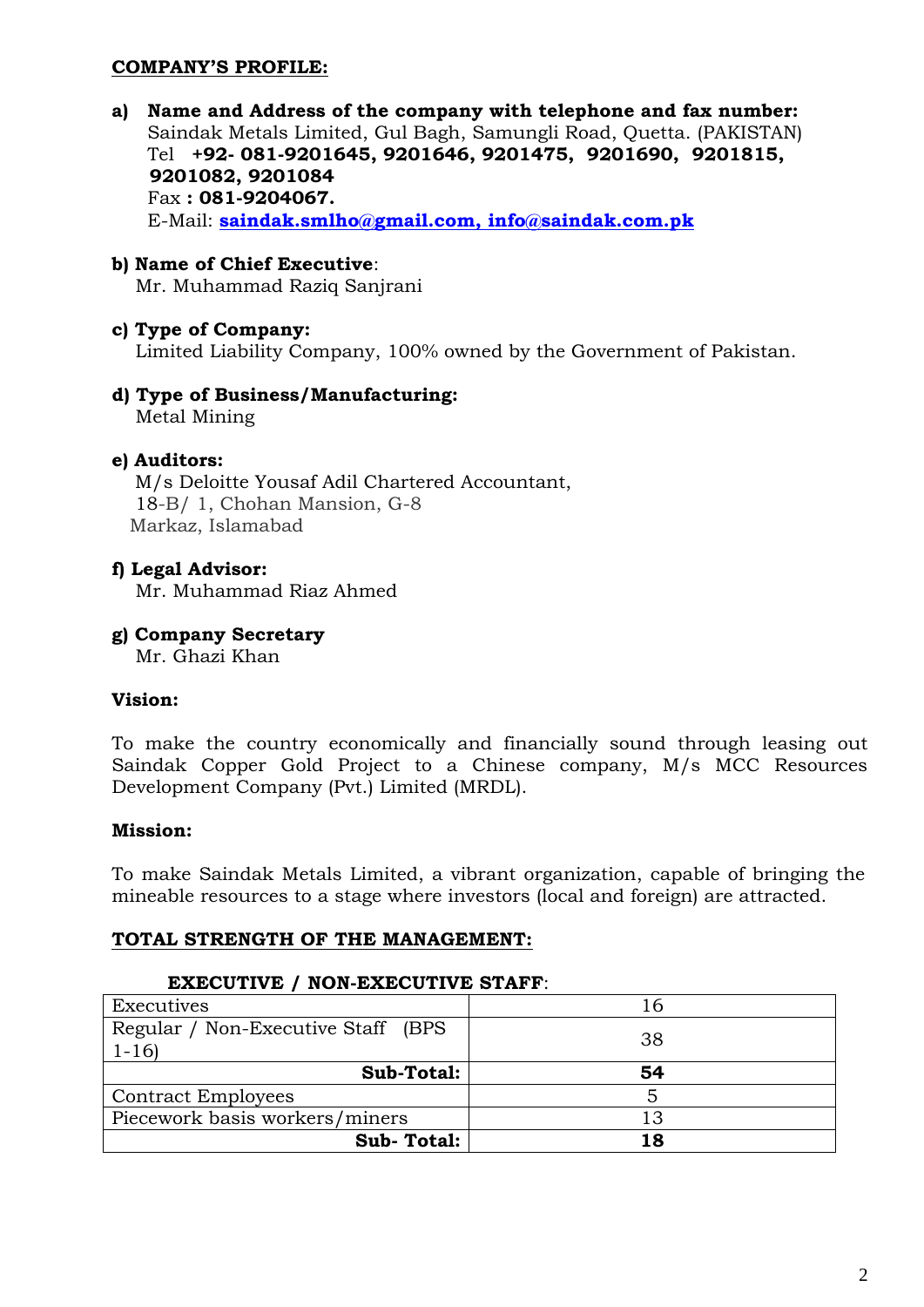| a.<br>$110$ villet $7$<br>wegini-wise Dicanup. |        |       |           |                    |                |             |              |
|------------------------------------------------|--------|-------|-----------|--------------------|----------------|-------------|--------------|
| <b>Province/Region</b>                         | Punjab | Sindh | <b>KP</b> | <b>Balochistan</b> | <b>AJK</b>     | <b>FATA</b> | <b>TOTAL</b> |
| Officers                                       |        | 3     |           | 11                 |                |             | 16           |
| Regular / Non-                                 |        |       |           |                    |                |             |              |
| Executive Staff                                |        |       | 3         | 31                 | $\overline{2}$ |             | 38           |
| $(BPS 1-16 Stat)$                              |        |       |           |                    |                |             |              |
| <b>Sub Total:</b>                              |        | 4     | 4         | 42                 | 3              |             | 54           |
| Contract                                       |        |       |           |                    |                |             | 5            |
| Employees                                      |        |       |           |                    |                |             |              |
| Piecework basis                                |        |       |           | 13                 |                |             | 13           |
| workers/miners                                 |        |       |           |                    |                |             |              |
| <b>Grand Total:</b>                            |        | 4     |           | 60                 | 3              |             | 72           |

# a. **Province / Region-wise Breakup**:

# b. **Category and post-wise breakup of officer's strength**:

| Category<br>/Post                  | <b>MD</b> | Company<br><b>Secretary</b><br>/ $G.M (F)$ | <b>Manager</b><br>(Cord.) | Chief<br>Engineer<br>(Mining) | Coord.<br>Officer,<br>Sr.<br>Account<br>s Officer | Admn<br>Officer/<br>Law<br>Officer,<br>Engineer,<br>Geologist | APO, AAO,<br>APO PS to<br>MD, Asstt<br><b>Store</b><br>Officer,<br>Asstt<br>Engineer | <b>TOTAL</b> |
|------------------------------------|-----------|--------------------------------------------|---------------------------|-------------------------------|---------------------------------------------------|---------------------------------------------------------------|--------------------------------------------------------------------------------------|--------------|
| Head<br>Office,<br>Quetta          |           |                                            |                           |                               |                                                   | 6                                                             | 7                                                                                    | 16           |
| Branch<br>Office,<br>Islamab<br>ad |           |                                            |                           |                               |                                                   |                                                               |                                                                                      |              |
| Grand<br>Total:                    | 1         |                                            |                           |                               |                                                   | 6                                                             | 7                                                                                    | 16           |

# **C. Category and post-wise breakup of contractual officer's strength**

| Category/Po<br>st | Company<br><b>Secretary</b> | <b>Manager</b><br>(Finance) | Audit<br><b>Officer</b> | Chief<br>Engineer<br>Mining | <b>Assistant</b><br><b>Manager</b><br>(Admin) | Principal<br>(TTC) |
|-------------------|-----------------------------|-----------------------------|-------------------------|-----------------------------|-----------------------------------------------|--------------------|
| Head              |                             |                             |                         |                             |                                               |                    |
| Office,           |                             |                             |                         |                             |                                               |                    |
| Quetta            |                             |                             |                         |                             |                                               |                    |
| <b>TTC</b>        |                             |                             |                         |                             |                                               |                    |
| Dalbandin         |                             |                             |                         | $\overline{\phantom{a}}$    |                                               |                    |
| Grand<br>Total:   | -                           |                             |                         |                             |                                               |                    |

# **D. Breakup of regular / contractual / piecework basis workers etc.**

| Total:                    | 59 |
|---------------------------|----|
| <b>Contract Employees</b> |    |
| Branch Office, Islamabad  |    |
| Head Office, Quetta       |    |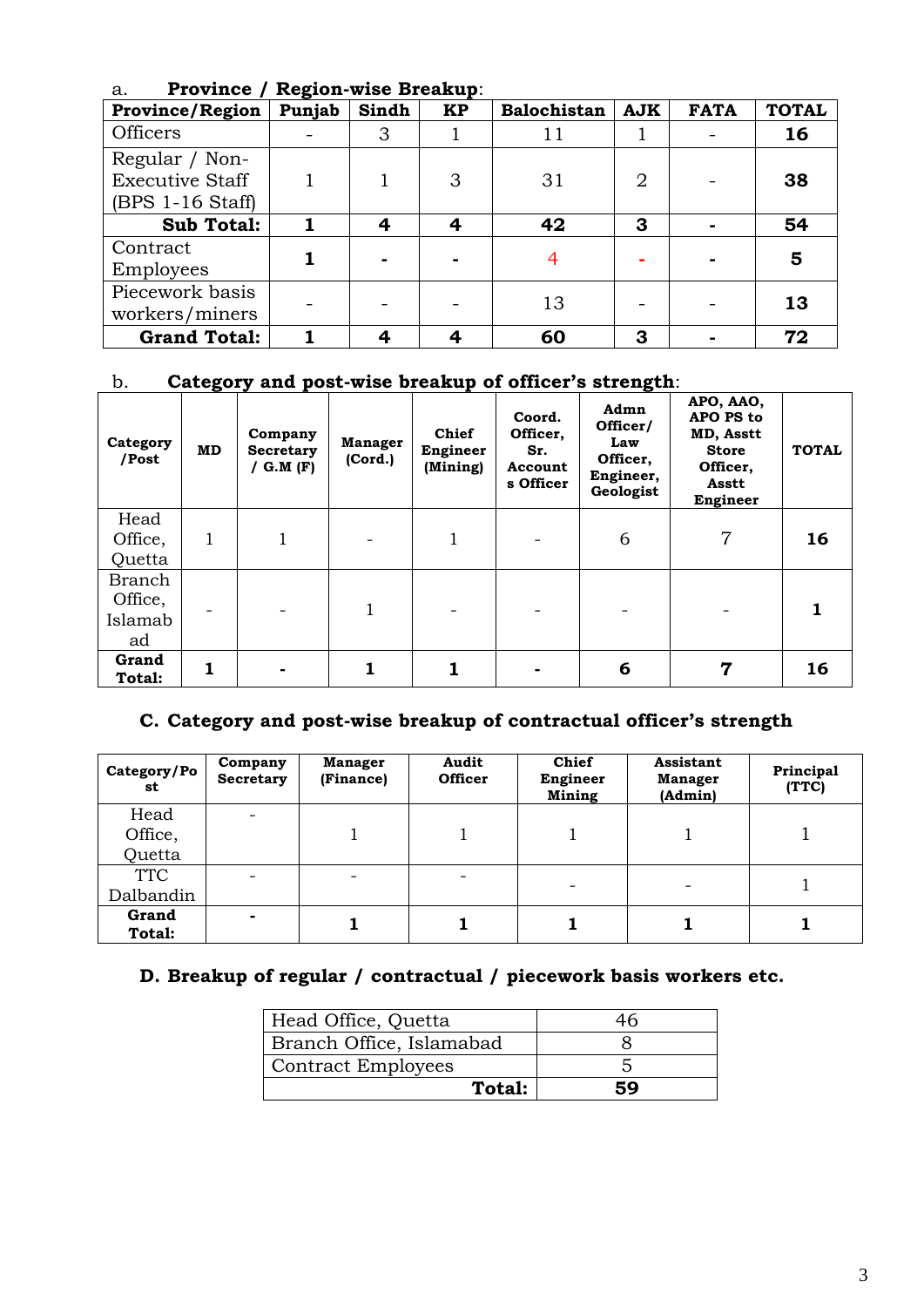### **Corporate Social Responsibility (CSR) Activities for Social Uplift of the local Community:**

- $\checkmark$  Since 2002, MRDL in close collaboration/coordination with Saindak Metals Limited (SML) has spent *Rs. 659.255 Million* on CSR related activities, including, Health, Education, Power Generating, Communication, Water Supply Schemes, Infrastructure, Employment etc. *Since 2013 till 2017 MRDL has paid US\$ 5.501 Million to Government of Balochistan for CSR related activities.*
- $\checkmark$  Construction and establishment of "Saindak Model School" for improving the existing educational capacities of the deprived and underprivileged community children of the locality;
- $\checkmark$  Construction and establishing of a (20) bed hospital for provision of free medical services to the residents of the nearby villages, facilities including: (chemical examination, electrocardiogram, B-Ultrasound examination, X-Ray fluoroscopy, treatment Debridement, suture, medical dressing change, injection), provision of medicines & vaccination on reduced charges, approximately 3,860 local populations are getting benefited by the Saindak Hospital.
- $\checkmark$  Flawless supply of purified/clean drinking water to the nearby villages and also for the law enforcement agencies such as, FC, Police, BC & Levies, spending more than \$20,000 each year for transportation of clean drinking water from Taftan to project site Saindak.
- $\checkmark$  Installation and activation of power-supply equipment for free electric power to the neighboring villages (namely: Killi Saindak, Killi, Sarwar, Killi Amalaf, Killi Noor Ahmed & Killi Syed Abad).
- $\checkmark$  Providing Scholarships to the talented students around Balochistan, particularly focusing from District Chagai, to various reputed Schools & Cadet colleges around the country. The management took the initiative to boost up the quality education in the area and to encourage the education among the masses of the district by launching a Scholarship Scheme in 2010. Majority of the students belong from Balochistan province, out of which approximately 90% of the students are mainly focused from district Chagai.
- $\checkmark$  Construction and establishment of a state of the art Technical Training Centre at Dalbandin, to enhance the technical skills of the local youth of the region in exploring and exploiting the natural resources of the mineral rich District as well as creating job opportunities. The Managing Director SML with coordination of MRDL management established the TTC at Dalbandin with a positive approach for providing technical and professional skills to the unskilled youth particularly in the Mineral and Mining fields to be helpful in exploring the natural rich resources of the district. The Centre would further help in strengthening the economy of the country in particular and a source for job opportunities for the demoralized youth of the area in general, this ingenuity will also attract foreign investors in mining sector to invest in establishment of mining companies where local technical human resource would be available which ultimately would lead to development of the area.
- $\checkmark$  Repairing and restoration of a 15 kilometer road from Taftan to Saindak for easy trouble free easy access;
- $\checkmark$  Out of 1,800 employees at Saindak project; around 1500 employees belonging from District Chagai.

Basic necessities of life such as; Clean Drinking Water are lacking in the district of Chagai. In this connection, SML in close collaboration with Government of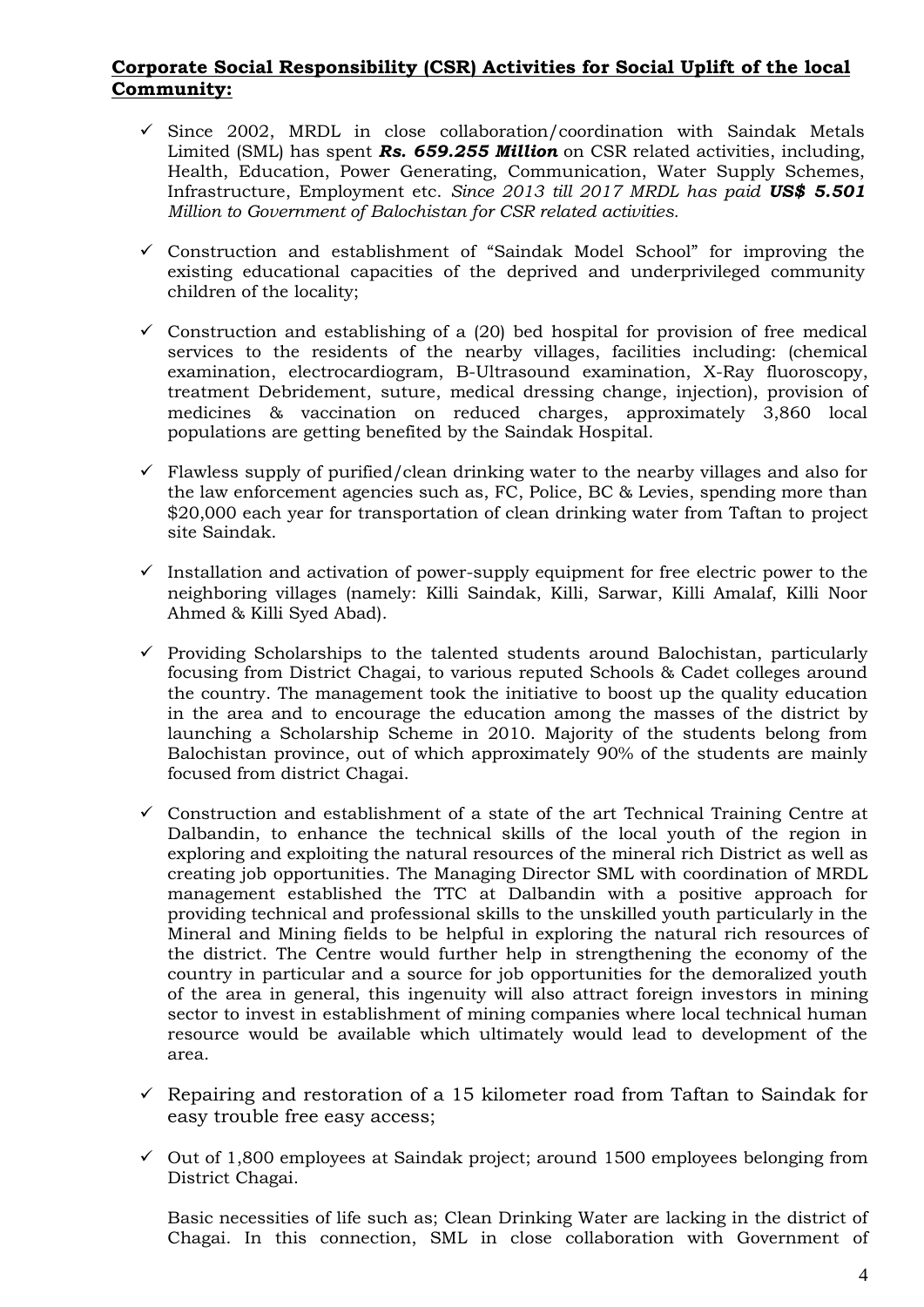Balochistan initiated a Clean Drinking Water Supply Project for the inhabitants of the area. SML and Public Health Engineering (PHE) Department, GoB started a project for providing drinking water from Gath Baroth from a distance of approximately 64 KM away from Nokkundi with a cost of Rs. 406.590 Million and by the grace of Al-mighty ALLAH the project is successfully completed and functional.

- $\checkmark$  SML in close collaboration with Balochistan Welfare Agency (BWA) has established a mobile health unit and free eye camps for the deprived and disadvantaged community of District Chagai by providing, free lenses & glasses, medicines, MHU awareness programs for the community, (a highly backward and underdeveloped area of Balochistan province with scattered population lacking health facilities).
- $\checkmark$  During the recent COVID-19 Pandemic, SML Provided Rs. Ten (10) million for provision of ration and other needs to the deserving people of District Chagai in the prevalent crisis due to COVID-19 Pandemic induced lockdown through the Provincial Disaster Management Authority (PDMA) Balochistan.
- $\checkmark$  A sum of Rs. 10 Million were granted to Balochistan University of Information Technology, Engineering and Management Sciences Quetta (BUITEMS) for purchase of DNA extraction kit for Forensic DNA Lab at BUITEMS.

# Particulars US \$ Royalty **5,617,132** Development Surcharges **561,713** Presumptive Tax **1,123,426** SML Share of profit **9,119,960** GoB Social Upliftment **959,997**

# **PAYMENTS TO NATIONAL EXCHEQUER 2019**

# **i) ACTIVITIES/PROPOSALS TO BE UNDERTAKEN FOR THE YEAR 2021**

SML had three ore bodies i.e South Ore body(SOB), North Ore body(NOB) and East Ore body(EOB), while NOB has been fully depleted in December 2020 .The remaining mineable high grade ore of South ore body will give back up to low ore grade of East ore body till the end of this year.

II. East ore body final feasibility study has been submitted in December 2020 and pre-stripping activities are in progress. The contract has been extended with MCC/MRDL from Oct 2017 to Nov 2022 and further extension beyond 2022 for mining of EOB with addition of some points to balance the main contract agreement between SML & MCC is in process, would increase the responsibility of SML especially in terms of strengthening Technical /Financial team.

III. To boost up the feed ore grade for whole life of Saindak project, further deep exploration of SOB Scheme already submitted by MRDL and exploration activities are also started on  $29<sup>th</sup>$  May 2021. The involvement of SML technical team with MRDL is very essential as soon as possible.

IV. Saindak Metals limited earlier applied for E/L 174, adjacent to North ore Body of Saindak project vide letter No. 6(340)/SML/TEC/MM/2017 dated October 1<sup>st</sup> 2018 (Copy enclosed). GoB granted this area to Balochistan Mineral Resource Limited (BMRL) as E/L-202 and recently GoB has sent a proposal to establish an Alliance of BMRL, SML and MRDL to form a Joint Venture Company (JVC) to be registered under the companies' act 2017. The purpose of this alliance is the assessment of mineral potentiality of the area by application of geological studies and geophysical surveys in the first phase. SML participation in this alliance with high caliber professional team would be required.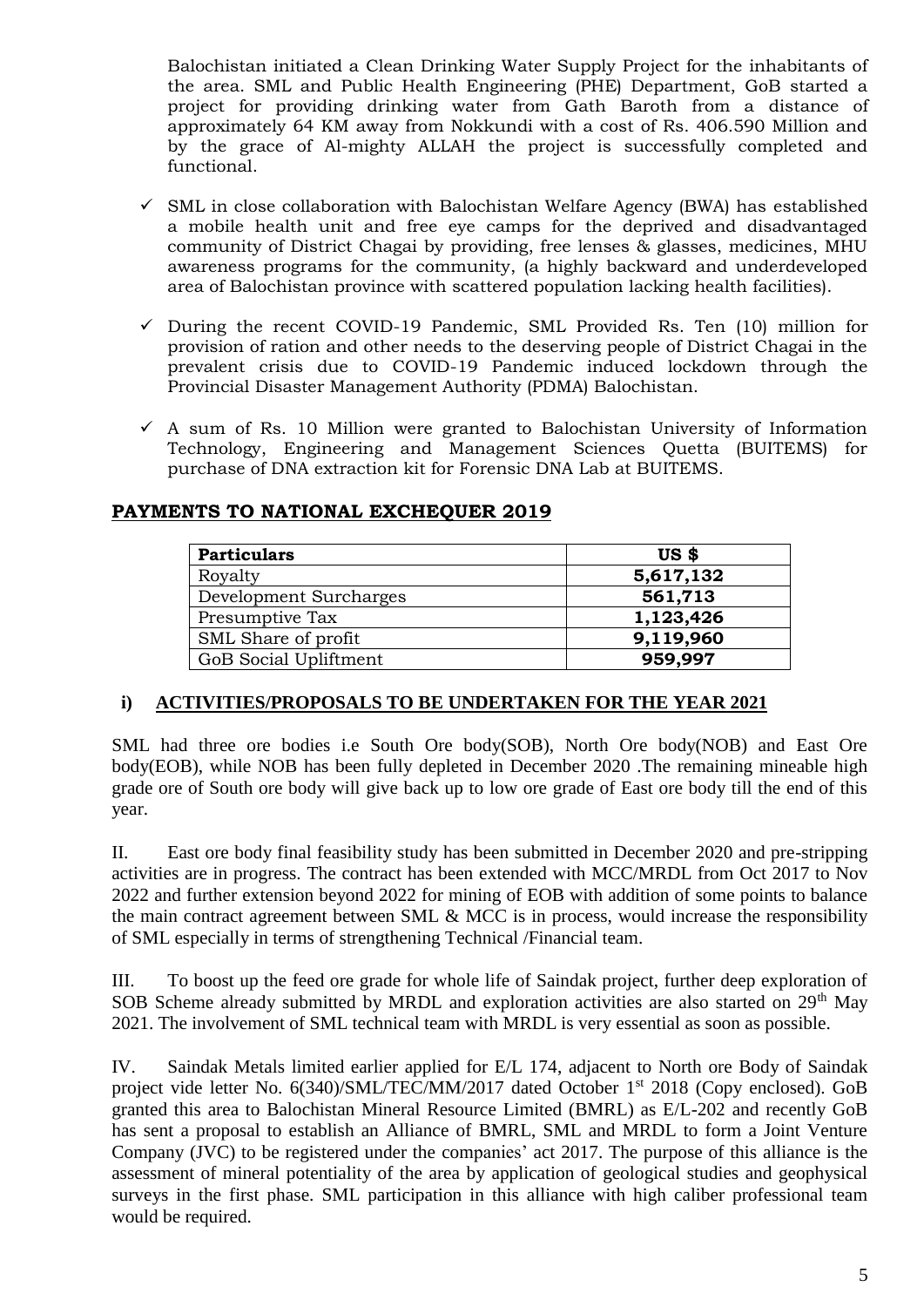## **ii. Induction and Preparation of exploration team;**

The SML board in its 134<sup>th</sup> Meeting held in Pearl Continental Hotel Karachi on June 30<sup>th</sup>, 2018, approved three Geology/Mining Software's along with hiring of professionals i.e Mining Engineers/Geologists, Financial expert and software engineer for training and operating the Software. Now it is in the process of tendering. SML is expecting to establish a well-equipped exploration team for geological modeling, pit designing and development/exploitation of existing ore bodies of Saindak as well as to be utilized in rest of the country.

### **iii. COPPER/GOLD/MLYBDNUM DEPOSITS OF CHIGENDIQ MASHKICHA NEAR DURBANCHA AREA CHAGAI DISTRICT BALOCHISTAN.**

Copper/Gold/Mlybdnum deposits of Chigendiq Mashkicha near Durbancha are located about 32 km NW of Nokundi Chagai District Balochistan. Exploration of the said area started by Saindak Metals limited (SML) through geological survey of Pakistan (GSP). IP survey and then three exploratory holes were completed (320 meter each) in 2017.

Some samples were randomly selected for geochemical analysis, the percentage of copper from  $0.013$  to  $0.9\%$ , gold varies from 0.2-3.08ppm, and silver varies from 0.4-0.6 ppm while molybdenum varies from 6.5-290ppm. This project need further exploration, the prospecting license of the said leased area has been expired and SML already applied for ML License in 2016 but still waited from Govt of Balochistan.

# **iv. DASHT- E- KAIN PORPHYRY COPPER GOLD MOLYBDENUM DEPOSITS**

Dasht-e- Kain is located at a distance of 48 km northwest of Chagai village in the Chagai arc, very close to the Pakistan- Afghanistan border. During 1978-82 Geological Survey of Pakistan carried out initial exploration and produced a geological and geochemical/geophysical IP anomaly maps. Three bore holes have been drilled in western stock. Average copper values in quartz sericite zone vary from 0.1-0.17% and in the potassium silicate zone from 0.25 to 0.54 %. The breccia pipe zone in the eastern stock contains surface values up to 4.5% copper but not drilled.

These preliminary results are very encouraging for further exploration. In 2007, prospecting License (PL) was granted to Saindak Metals limited (SML) , in 2009 SML submitted exploration scheme in MMDD Govt of Balochistan which was approved. But unfortunately the PL license was cancelled in 2010.The case is in the court.